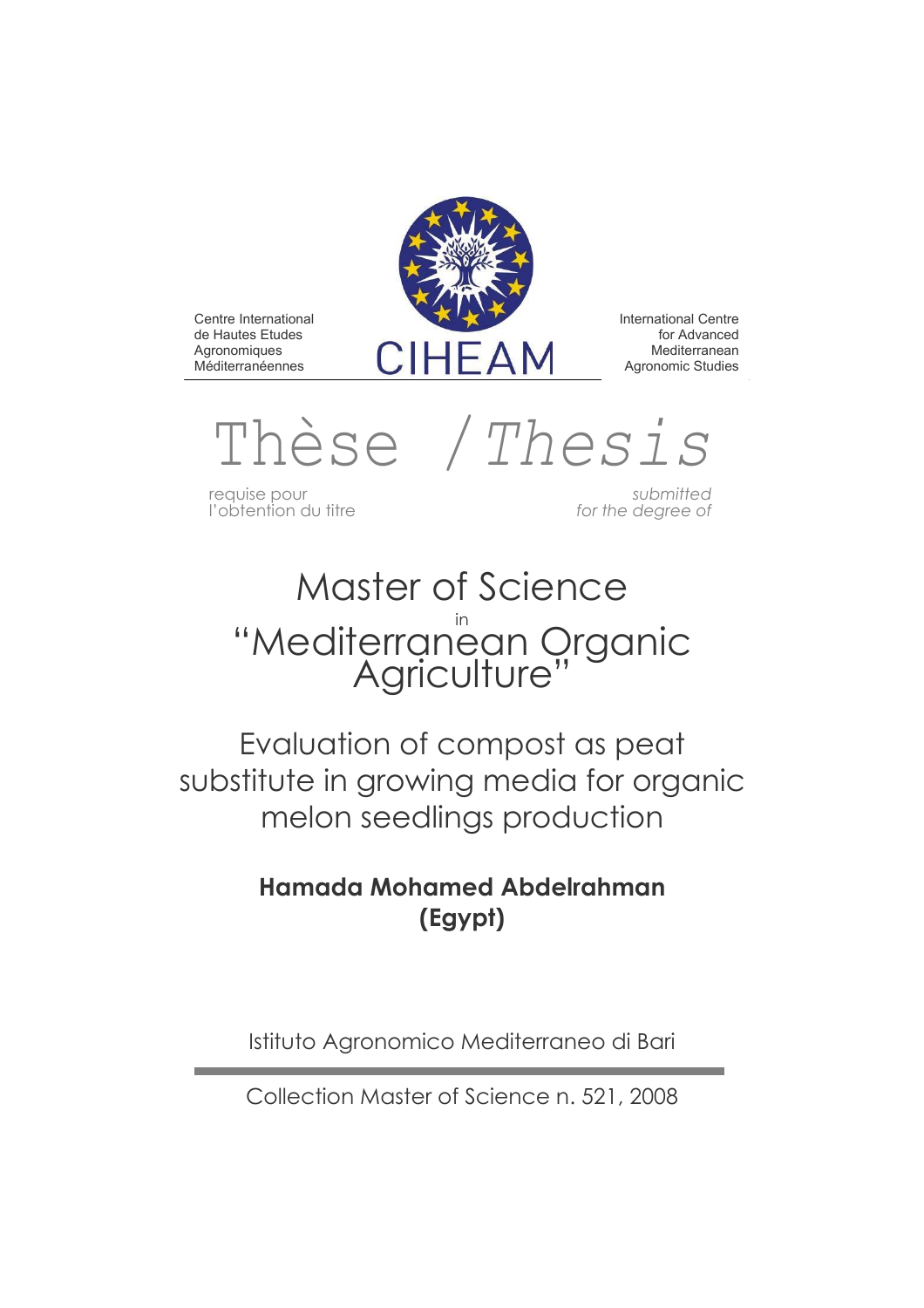This thesis does not imply the expression of any opinion whatsoever on the part of the CIHEAM - Mediterranean Agronomic Institute of Bari.

It reports the authors' opinions.

*L'Institut Agronomique Méditerranéen de Bari du CIHEAM n'entend donner aucune approbation ni improbation aux opinions émises dans cette thèse.* 

Ces opinions n'engagent que les auteurs.

## Hamada Mohamed Abdelrahman (Egypt) - Evaluation of **compost as peat substitute in growing media for organic melon seedlings production**

*CMaster of Science=* Thesis / Thèse *CMaster of Science=* n. 521, Bari, CIHEAM/IAMB, 2008

The collective catalogue of the MAIB Master of Science theses (as from the academic year 1989-1990) is available on the following web page:

Le catalogue collectif des thèses de Master of Science de l'IAMB (à partir de l'année académique 1989-1990) est disponible à la page web : http://www.iamb.it/iamb2005/FCKeditor/UserFiles/File/tesi\_master.pdf

The theses are available for consultation in the MAIB OPAC (Online Public Access Catalogue) at the following address:

Les thèses peuvent être consultées dans l'OPAC (Catalogue interactif en ligne) de l'IAMB à l'adresse suivante : http://sebina.iamb.it:8080/SebinaOpac/Opac?locale=en\_US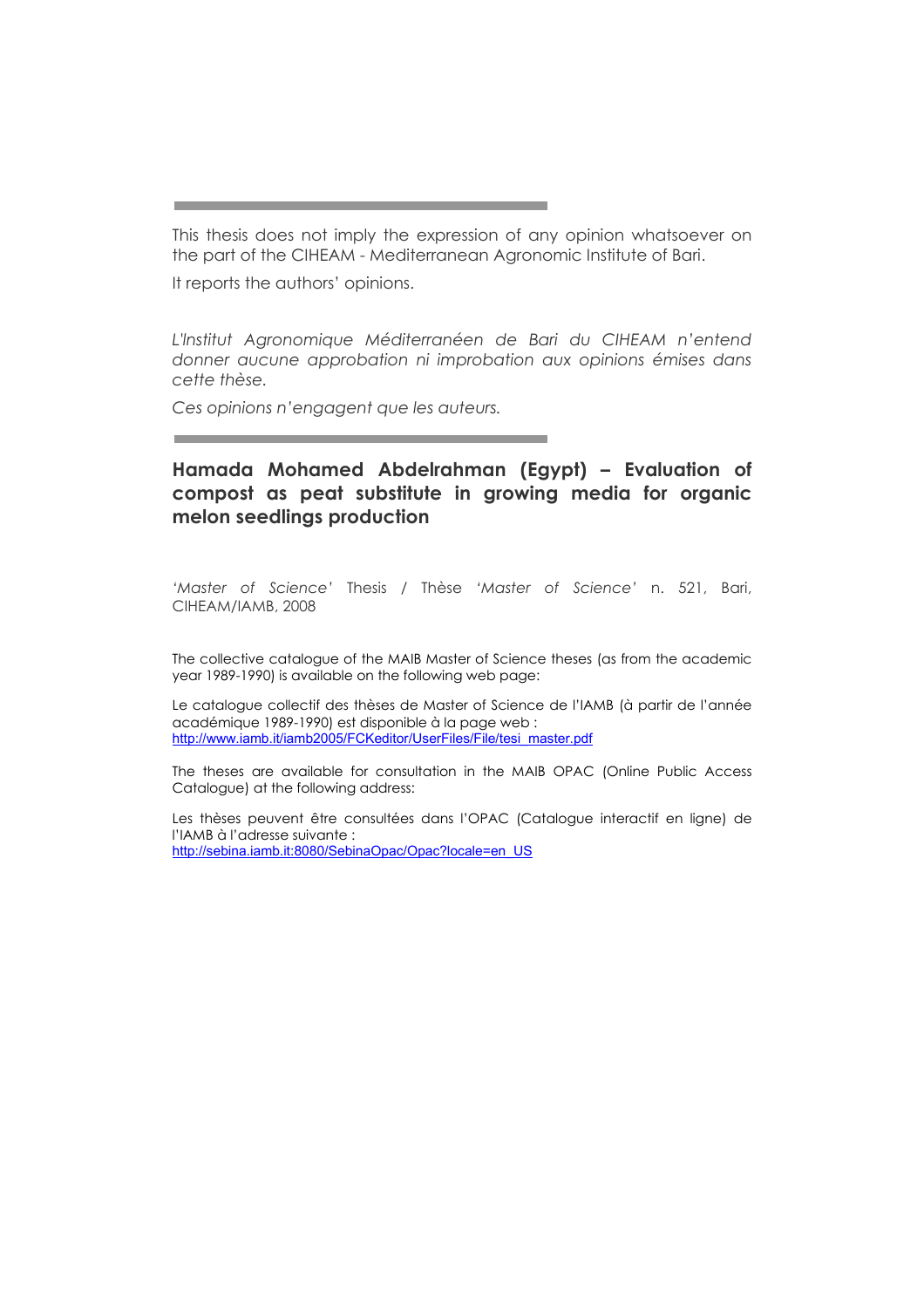#### **Hamada Abdelrahman (Egypt)**

**Evaluation of compost as peat substitute in growing media for organic melon seedlings production** 

#### **Abstract**

Two types of compost were produced: green waste compost (GWC) and mixed waste compost (MWC). GWC was composed of green wastes while MWC was composed of green wastes and animal manure. Both composts have alkaline pH, acceptable salinity content, low C/N ratio. Humification indices and IsoElectroFocusing (IEF) were used to describe the evolution of organic matter during composting. Humified carbon has increased for both compost but with a higher percentage for GWC. IEF profiles for both composts were similar and they did not provide further interpretation. A greenhouse trial was carried out to evaluate peat substitutability at 30, 50 and 70% compost on melon seedlings growth. Compost addition has affected chemical and physical properties of the mixes. Biometric parameters and shoot content of nutrients were measured. The results obtained showed that peat could be substituted with 30% of both composts. Moreover MWC could successfully replace peat with a percentage up to 70%.

**Keywords***:* Compost, peat substitution, growing media, humic-like substances, humification.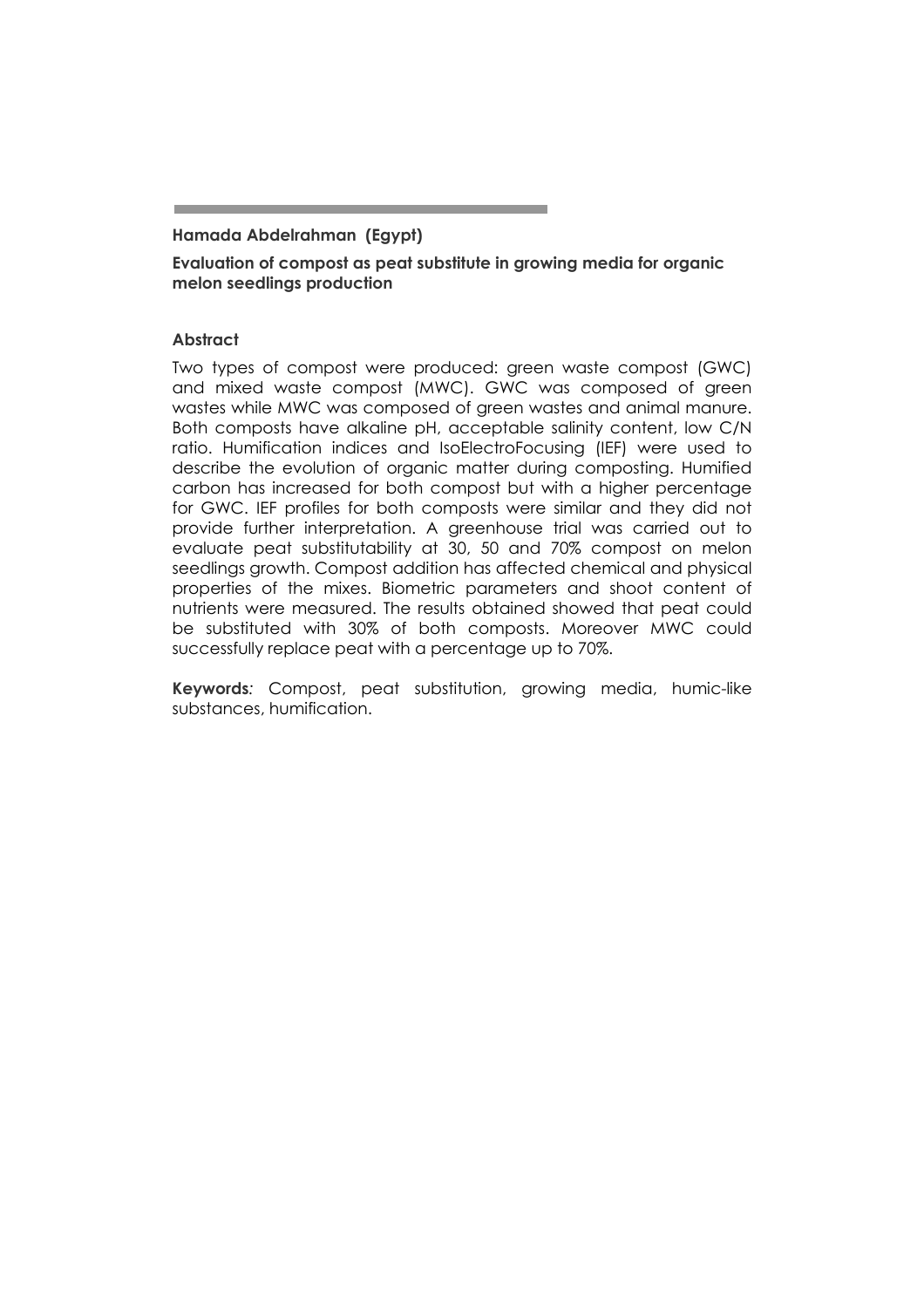**Evaluation du compost comme substitut de la tourbe dans les milieux de culture pour la production de plantules de melon biologique** 

#### **Résumé**

*Deux types de compost ont été produits : le compost à base de déchets verts (GWC) et le compost à base de déchets mixtes (MWC), à savoir des déchets verts et du fumier. Les deux composts affichent un pH alcalin, une teneur en sel acceptable, un faible ratio C/N. Les indices d'humification et l'Isoelectrofocusing (IEF) ont été utilisés pour décrire l'évolution de la matière organique au cours du compostage. Le carbone humifié a augmenté dans le cas des deux composts, mais le pourcentage était plus élevé a été enregistré avec le GWC. Les profiles IEF pour les deux composts étaient similaires et aucune information supplémentaire n=a été obtenue. Un test a été conduit en serre afin d'évaluer la possibilité de substituer la tourbe dans 30, 50 et 70% du* compost pour la croissance des plantules de melon. L'apport de *compost a eu des effets sur les propriétés chimiques et physiques des mélanges de sol. Les paramètres biométriques et la teneur en éléments nutritifs des pousses ont été mesurés. Les résultats obtenus ont indiqué que la tourbe pourrait être substituée par 30% des deux composés. En*  plus, le MWC pourrait remplacer la tourbe avec succès jusqu'à un *pourcentage de 70%.* 

*Mots-clés : Compost, substitution de la tourbe, milieux de culture, substances de type humique, humification*.